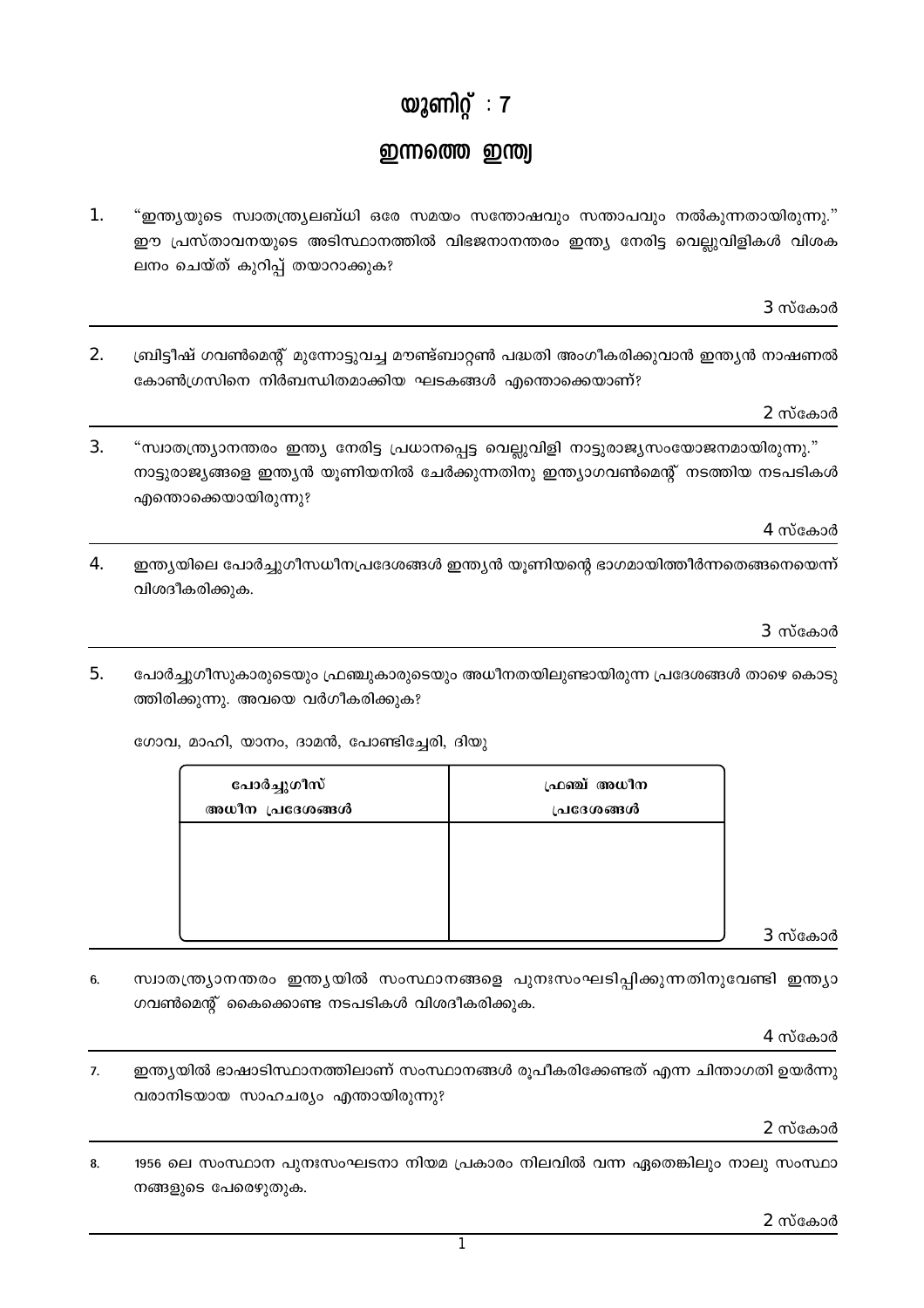- 9. സ്ഥാതന്ത്ര്യാനന്തര ഭാരതത്തിൽ നടന്ന പ്രധാന സംഭവങ്ങളാണ് താഴെ നൽകിയിരിക്കുന്നത്. ഇവ സംഭവങ്ങൾ നടന്ന ക്രമത്തിലെഴുതുക.
	- ഇന്ത്യ റിപ്പബ്ലിക്കായി a.
	- ബോംബെ സംസ്ഥാന രൂപീകരണം h.
	- ഫ്രഞ്ചധീന പ്രദേശങ്ങൾ ഇന്ത്യൻ യുണിയന്റെ ഭാഗമായി  $c.$
	- d. സംസ്ഥാന പുനഃസംഘടന കമ്മീഷൻ നിലവിൽ വന്നു.
	- സ്വതന്ത്ര ഇന്ത്യയിലെ ആദ്യത്തെ പൊതു തെരഞ്ഞെടുപ്പ് e.

 $5$  സ്കോർ

"ഇന്ത്യയിൽ നടപ്പിലാക്കിയ പഞ്ചവത്സര പദ്ധതികൾ നമ്മുടെ സമ്പദ്ഘടനയ്ക്ക് കരുത്തേകി" ഈ  $10<sup>10</sup>$ പ്രസ്താവനയുടെ അടിസ്ഥാനത്തിൽ പഞ്ചവത്സര പദ്ധതികളിലൂടെ ഇന്ത്യ കൈവരിച്ച പുരോഗതി വിലയിരുത്തുക.

2 സ്കോർ

|  | ശാസ്ത്ര ഗവേഷണരംഗത്ത് ഭാരതം കൈവരിച്ച പുരോഗതി വിലയിരുത്തുക. |  |  | ദ സ്കോർ |
|--|-----------------------------------------------------------|--|--|---------|
|  |                                                           |  |  |         |
|  |                                                           |  |  |         |

- $12<sub>1</sub>$ ഇന്ത്യയിൽ വിദ്യാഭ്യാസ മേഖലയിലുണ്ടായ ചില പ്രധാന നാഴികക്കല്ലുകളാണ് ചുവടെ നൽകിയിരി ക്കുന്നത്. ഇവ കാലഗണനാ ക്രമത്തിലാക്കുക
	- a. വിദ്യാഭ്യാസ അവകാശ നിയമം
	- b. ലക്ഷ്മണസ്വാമി മുതലിയാർ കമ്മീഷൻ
	- ഡോ. രാധാകൃഷ്ണൻ കമ്മീഷൻ  $C_{\alpha}$
	- d. കോത്താരി കമ്മീഷൻ
	- സർജന്റ് കമ്മീഷൻ  $e^+$

5 സ്കോർ

 $13.$ ഇന്ത്യയിൽ ഹരിതവിപ്ലവം കാർഷിക മേഖലയിൽ എന്തൊക്കെ മാറ്റങ്ങളാണുണ്ടാക്കിയതെന്ന് വില യിരുത്തുക.

2 സ്കോർ

സ്വാതന്ത്ര്യാനന്തര ഭാരതത്തിൽ വിദ്യാഭ്യാസ മേഖലയിൽ പുരോഗതി കൈവരിക്കാനായി നടത്തിയ  $14$ പ്രവർത്തനങ്ങൾ വിശദീകരിക്കുക.

3 സ്കോർ

"1975 ജൂൺ 26 ന് രാഷ്ട്രപതി ഇന്ത്യയിൽ ആഭ്യന്തര അടിയന്തിരാവസ്ഥ പ്രഖ്യാപിച്ചു" അടിയന്തിരാ 15. വസ്ഥ പ്രഖ്യാപിക്കാൻ ഇന്ത്യയിൽ അന്നുണ്ടായിരുന്ന സാഹചര്യങ്ങൾ എന്തൊക്കെയായിരുന്നു?

3 സ്കോർ

 $16$ കാർഷിക മേഖലയുടെ വളർച്ചക്ക് പഞ്ചവത്സരപദ്ധതികൾ വഹിച്ച പങ്കെന്തായിരുന്നു? അതിന്റെ ഫലത്തെ അടിസ്ഥാനമക്കി കുറിപ്പ് തയ്യാറാക്കുക.

ദ സ്കോർ